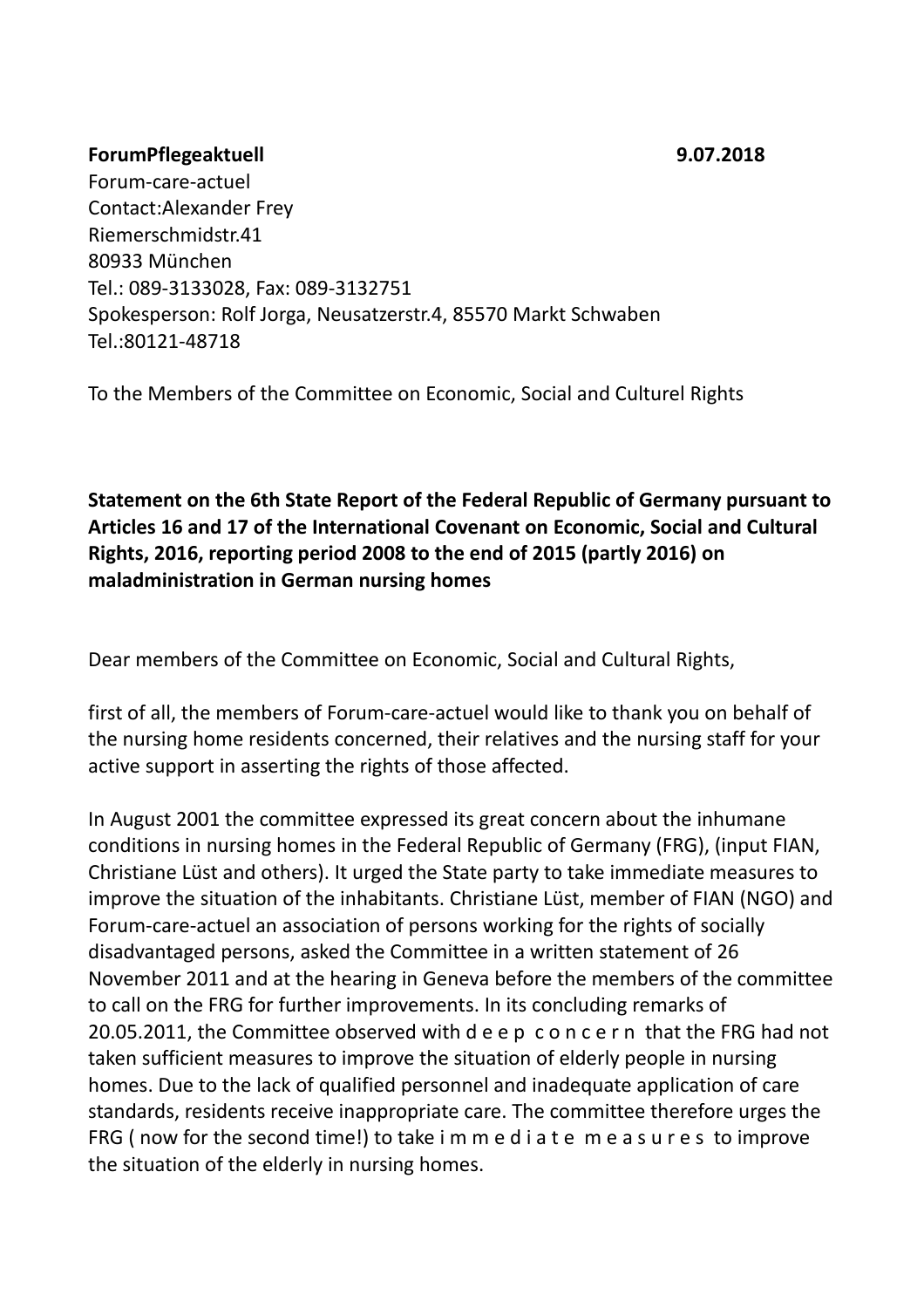-2-

The committee's criticism has attracted worldwide attention; in the FRG, detailed reports were made on television, in radio stations and in the print media (Süddeutsche Zeitung and others); a discussion has been initiated nationwide.

In its Concluding Remarks 2004 and 2012, the UN Human Rights Committee also called on the FRG to improve the situation in the nursing homes. The first civil society report on the implementation of the Convention on the Disabled in Germany, part of the BRK( Invalid Right Convention Alliance) founded in 2012 (of the 78 organisations working in the field of the disabled, including the Vereinigung Integrationsförderung und the Forum-care-actuel) demands the implementation of the rights under Article 16 of the Convention on the Rights of Persons with Disabilities (freedom from exploitation, violence or abuse) and criticises the "serious lack of care".

Despite the Committee's clear indications, the 6th State Report of the FRG delivers (2016) no evidence that the care conditions in the 13,600 homes with 877,100 inhabitants have actually improved (see Barmer Report 2017). Also the content of the letter of the Federal Ministry of Health of 7 December 2015 to Roswitha Springer-Hiefinger (G15-96/Hiefinger/15), a member of the Forum-care-actuel and co-founder of a group of regulars, who has worked for years to improve nursing care, shows no significant changes in the homes (letter of 22 November 2015 to the ministry, see also Springer-Hiefinger letter to the editor in Münchner Merkur of 14 November 2017).

Overview of the disastrous conditions:

 The catastrophic overall situation is described by Eva Ohlert, member of Forumcare-aktuel, who worked for 26 years as a geriatric nurse, Münchner Merkur and TZ from 21.03.18, "A nurse unpacks". The grievances are also confirmed by the member of the Forum-care-actuel Elisabeth Findeisen, who among other things in a series of printed letters to the editor (most recently in MM,23.5.18) describes the bad experiences she has made in practice over many years (see also Franz Wagner, President of the German Nursing Council, "Bachelor on The bads", SZ, 28.2.2018, Claus Fussek, BR24,15.04.2018," Nursing emergency in Bavaria", who calls the conditions in the facilities "horrible" and has been publicly attacking them for over 40 years; Alexander Jorge, who met the Chancellor Angela Merkel in the ARD election arena on 12.09.2017, as a trainee in nursing care for the elderly, clearly addressed the problems and received a great deal of public approval in return; see also Jorge at Maybritt Illner Spezial, ZDF, 24.05.2018).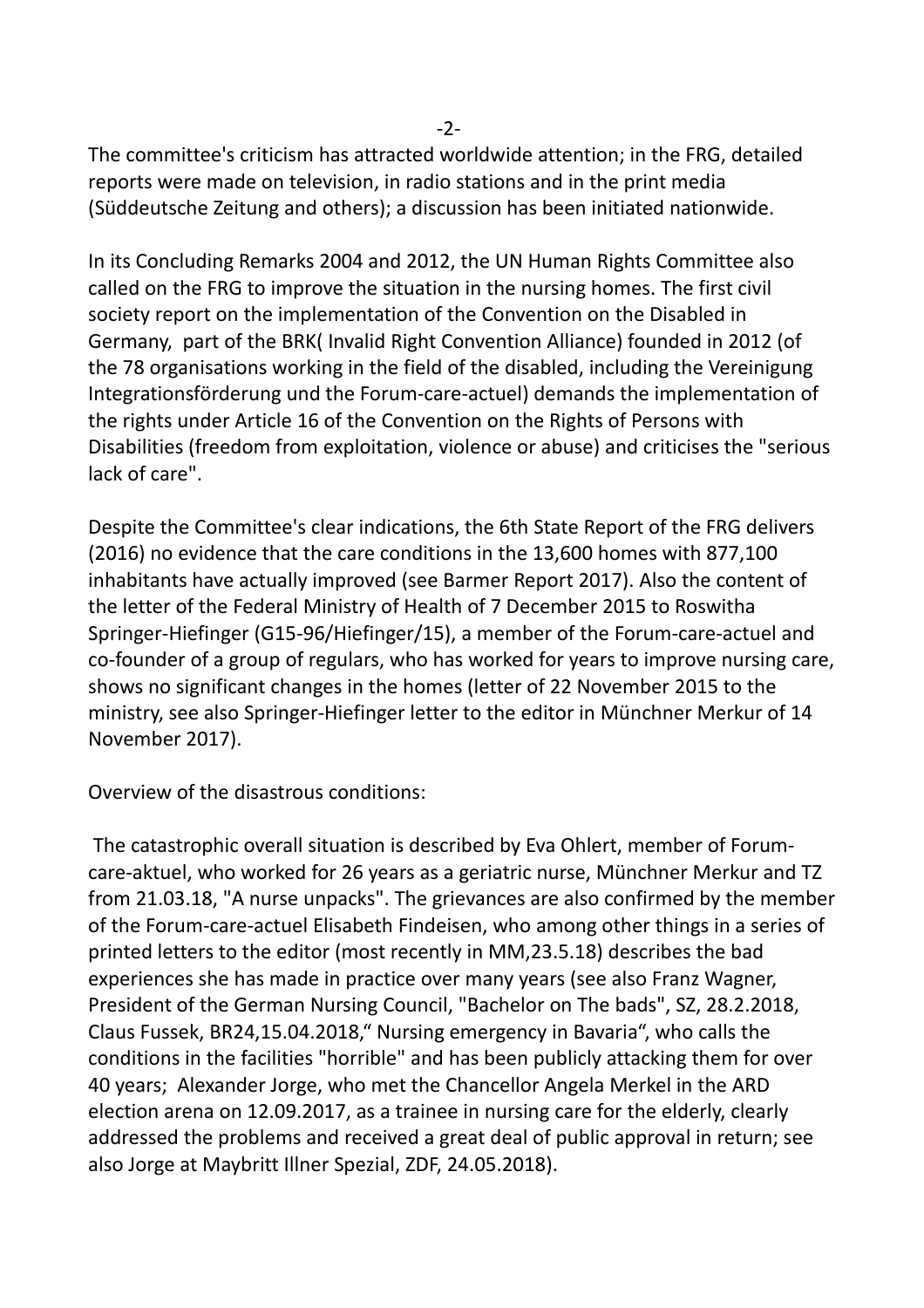54% of the nursing staff want to leave care because of permanent overload (see Care Konkret, 13.04.18; 91% see themselves abandoned by politics", see RP Report, 17.02.2018; Spiegel, 28.04.2018, "No care insurance in the world can replace a family", Health Minister Jens Spahn admits here the overload of the personnel himself), VdK complains about lacks, Care Konkret, 2.6.2018, www.hessenrundschau.de).

Premeditated deaths:

The nurse Niels H. has admitted that he has carried out 30 killings and 6 attempted killings on people in need of care in institutions. He is accused of further killings ( Abendzeitung, 29.8.2017, "Nurse killed 86 People" Spiegel, 14.04.2018, "The Killer of the Century"). This case has been reported worldwide. The Bavarian Nursing Council (Bayerische Landespflegerat), an association of 18

organisations, including the Catholic and Protestant Church, is shaken by the attempted murders under the guise of care (see "Punches under the shower"SZ, 14.12.2017).

 The number of killings results from the structure of the facilities ( Karl H. Beine, Jeanne Turcynski, Place of crime hospital ",Droemer, 2017, p.130 ff). A survey of 5,055 people working in the medical and nursing professions showed that more than 21, 000 victims must be expected whose lives were ended by active actions (in only one year!), although active euthanasia is prohibited in Germany (Beine, Turcynski, p.12,13, see also "The deathnurse", AZ 7.03.2018; "Where worked the deathnurse?",TZ, 7.4.2018; SZ, 14.12.2017; 6.3.2018, "Old people nurse admits murder").

**How long will the government of the Federal Republic of Germany continue to watch how thousands of offences of bodily injury, deprivation of liberty, intentional and negligent homicide and murder are committed every day?**

Shortage of personnel:

For the MDS nursing quality report published every 3 years, the audits of the medical services of the health insurance funds (MDK) in the federal states and the examination service of the private health insurance companies (PKV-Prüfungsdienst) are the basis. In the 5th quality report of December 2017 the unbearable understaffing in the homes especially in the night services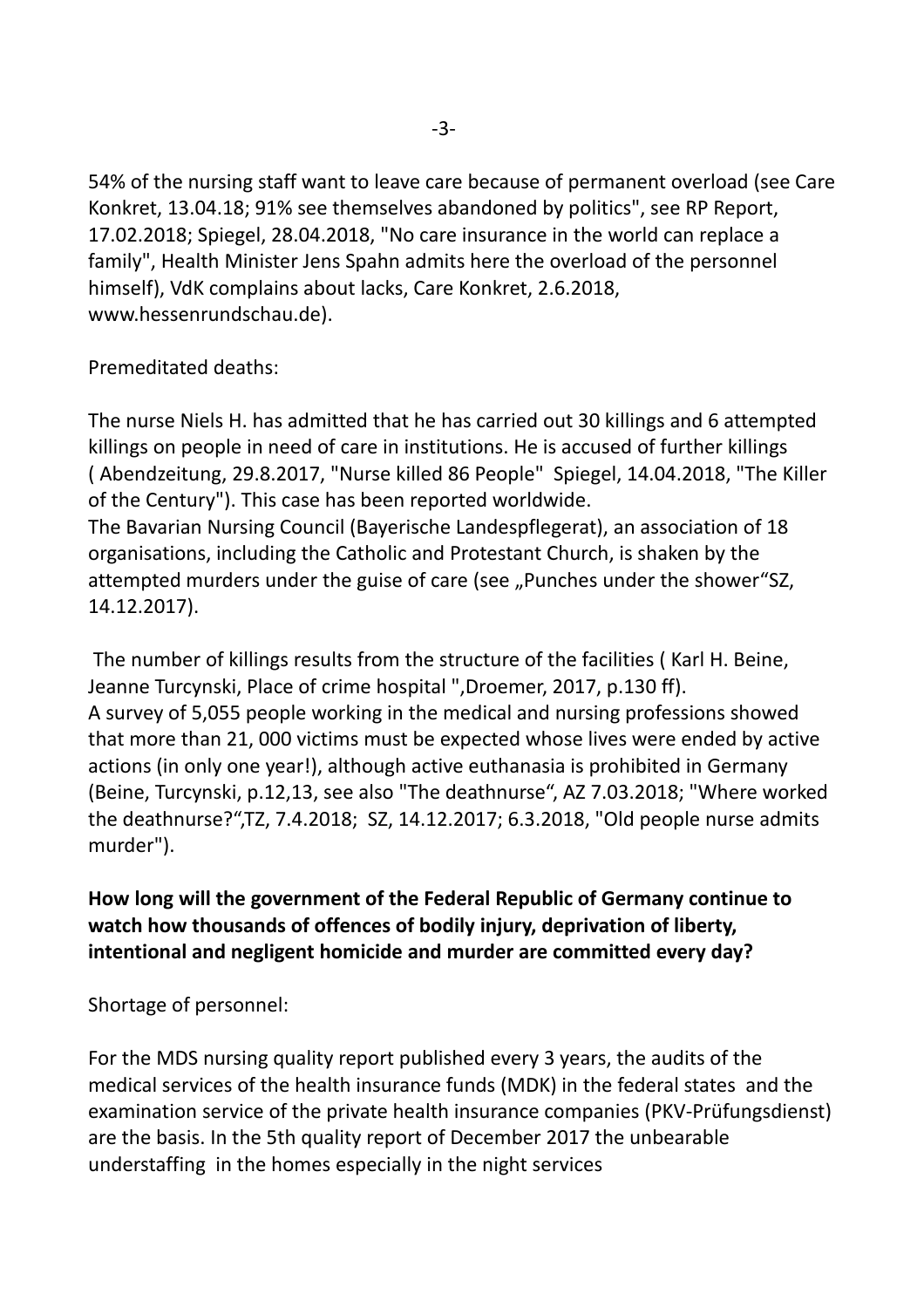is confirmed (see Berliner Morgenpost, 1.02.18, Peter Pick, the managing director of the MDS).

 The chronic shortage of personnel leads to limited basic and functional care and a high level of sick leave (Susanne Moritz, State duty of protection against patients, Nomos Verlag, 2013, p.57). In her doctoral thesis, she points out that a complaint to the Federal Constitutional Court must be possible due to violations of fundamental rights in institutions (see Münchner Merkur and SZ, 5.7.2016). According to the trade union Verdi, which represents part of the nursing staff, at least 70,000 qualified nursing employees and 92,000 other nursing staff are currently lacking (Care Konkret 1.02.2017).

The Joint Association requires (Parititätischer Gesamtverband)requiers 100,000 additional nursing staff (Care Konkret 9.3.2018).

At the request of the Green faction, the Federal Ministry of Health admits that, according to the Federal Employment Agency's labour market statistics, an average of 36,000 nursing jobs were not filled in 2017 (Tagesschau, 1.Deutsches Fernsehen, 25.4.2018; Tagesschau 12.052018; Zeit Online, 4.5.2018, ). Where the new nursing staff demanded by Federal Health Minister Jens Spahn are to come from is currently still completely unclear (see WZ.de, 23.04.2018; Stefan Arend, Chairman of the Board for Living in Old Age and the Institute for Applied Nursing Research, Care Konkret, 25.5.2018; Verena Bentele President of the VdK, 26.5.2018, Def24); Care Konkret, 1.6.2018, "Care is on the limit" study by the German Institute for Applied Nursing Research).

 The lack of personnel must inevitably lead to dangerous nursing errors (Armin Rieger, "Rebellion of the nurse, a head of a home uncovers the nursing-system."; Ludwig Verlag, 2017, p.150; Rieger, Federal Constitution Complaint 18.7.2014, TZ; see also Daniel Drepper, Correctiv, 016, p.46/46). In the current system good care brings little,bad care but much profit if as few staff as possible are employed ( Rieger p.53; Rieger in Talkshow Maischberger, 3Sat, 21.04.2018); Zeit Online, 28.11.2017, SVZ.de, 24.3.2018," Business with care: Why hedge funds invest in homes"; SZ 19.08.2014, "It is systematically looked away"). In many cases, the care key in the facilities has even worsened in recent years (see "Care abuse", Sächsische Zeitung of 23.11.2017), although two out of three residents are now cognitively restricted, the age of the residents continues to increase and the number of failure due the illness is constantly increasing (Care Konkret, 1.6.2018, "Care comes to the limit).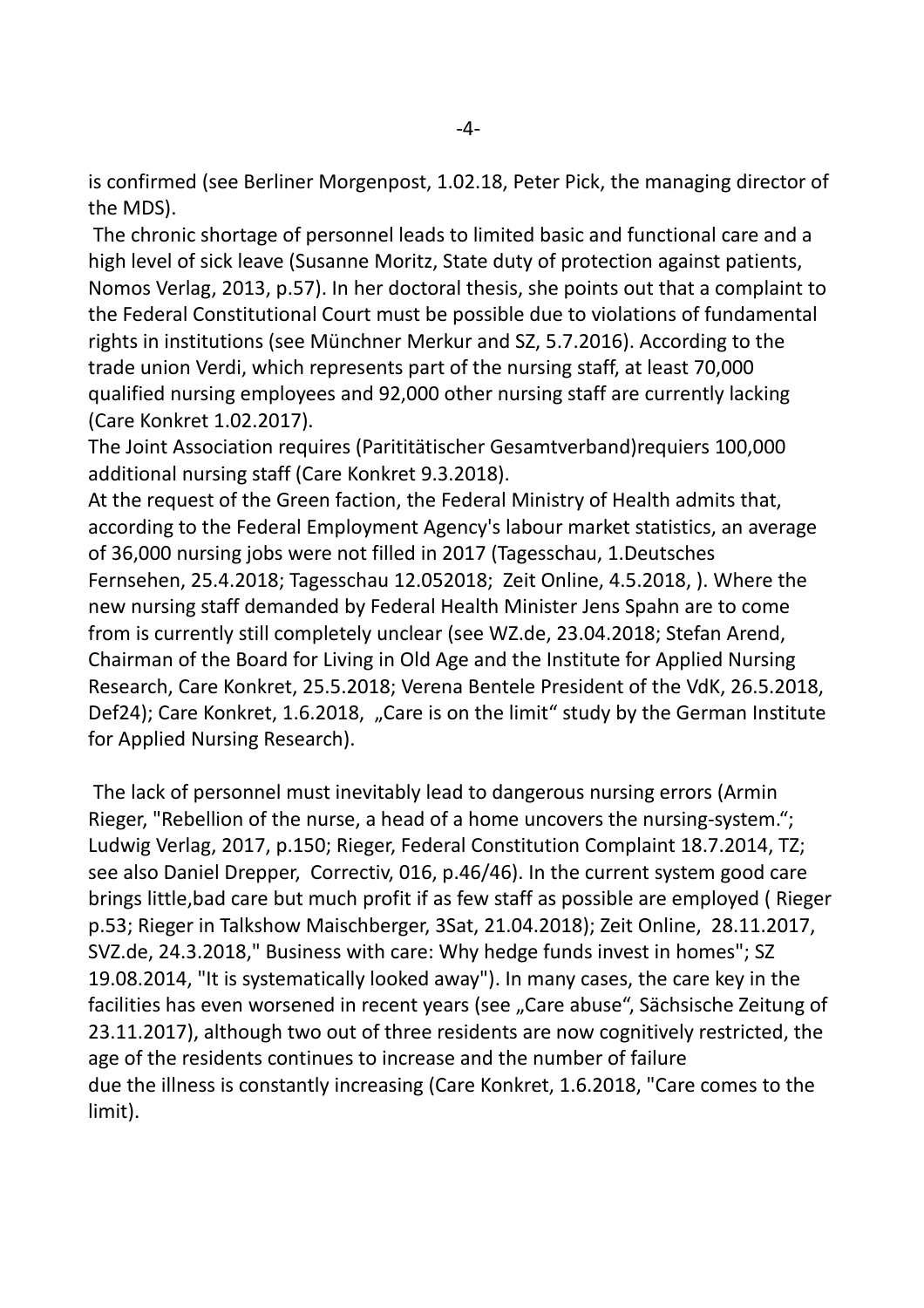Nutrition and fluid intake:

In the 4th nursing quality report of the MDS it is stated that 7.6% of the inhabitants had a relevant weight loss within 6 months, with 10.7% the aids for the nutrition were not sufficient e.g. personnel support with the nourishing admission did not take place, with swallowing disturbances the consistency of the food was not adapted or an increased energy need was not fullfilled.

According to the 5th nursing quality report of the MDS, the proportion of malnourished persons has even increased, see also RP Online "The need of the care", 28.02.2018. 8.7% of the residents did not receive sufficient help to cover their fluid requirements in accordance with the recommendations of the German Society for Nutrition (see p.78 of the report, Zeit Online 1.2.2018; see also Claudia Mahler, Federal Constitution Complaint against the crisis of care, Protection of the human rights in the care; Christian Heinrich, Nomos, 2017, p.232/23, the Federal Constitutional Complaint of the VdK, which was reported in detail in the media, is printed there. Well-known jurists are giving the Federal Government and the Federal Constitutional Court a devastating testimony here. The life-threatening malnutrition is confirmed by a series of reports (Claus Fussek/Gottlob Schobert," It is enough, also old people have rights", 2013, Knauer, p.31ff). If the last drink is served at 6 p.m. due to a lack of staff and only around 9 a.m. or later the next, an adequate supply of liquid is not possible. A sufficient diet is also not possible if the staff has to help 3 residents eat at the same time (see Rieger p.82).

Poor nutrition in homes and hospitals is not only inhuman but also expensive. Christian Löser (malnutrition, Thieme, 2011,S.239ff) deals with the financial losses in the billions and estimates the actual malnutrition of the inhabitants at 50-80%.

On the situation of those in need of care in homes, especially on the nutritional situation, see the statements of Brigitte Bührlen, chairwoman of WIR! Organisation of caring family members e.o. (Vereinigung pflegender Angehöriger in Deutschland e.V.) as an enclosure, which supported by the WIR Foundation, has for many years tried to strengthen the rights of patients and their relatives in outpatient and inpatient sector through contributions in the media, at various events and hearings on a national and international level.

Prevention and treatment of pressure ulcers:

In the 4th MDS nursing quality report it is stated that 6.1% of the nursing home residents was assessed whether the measures for the treatment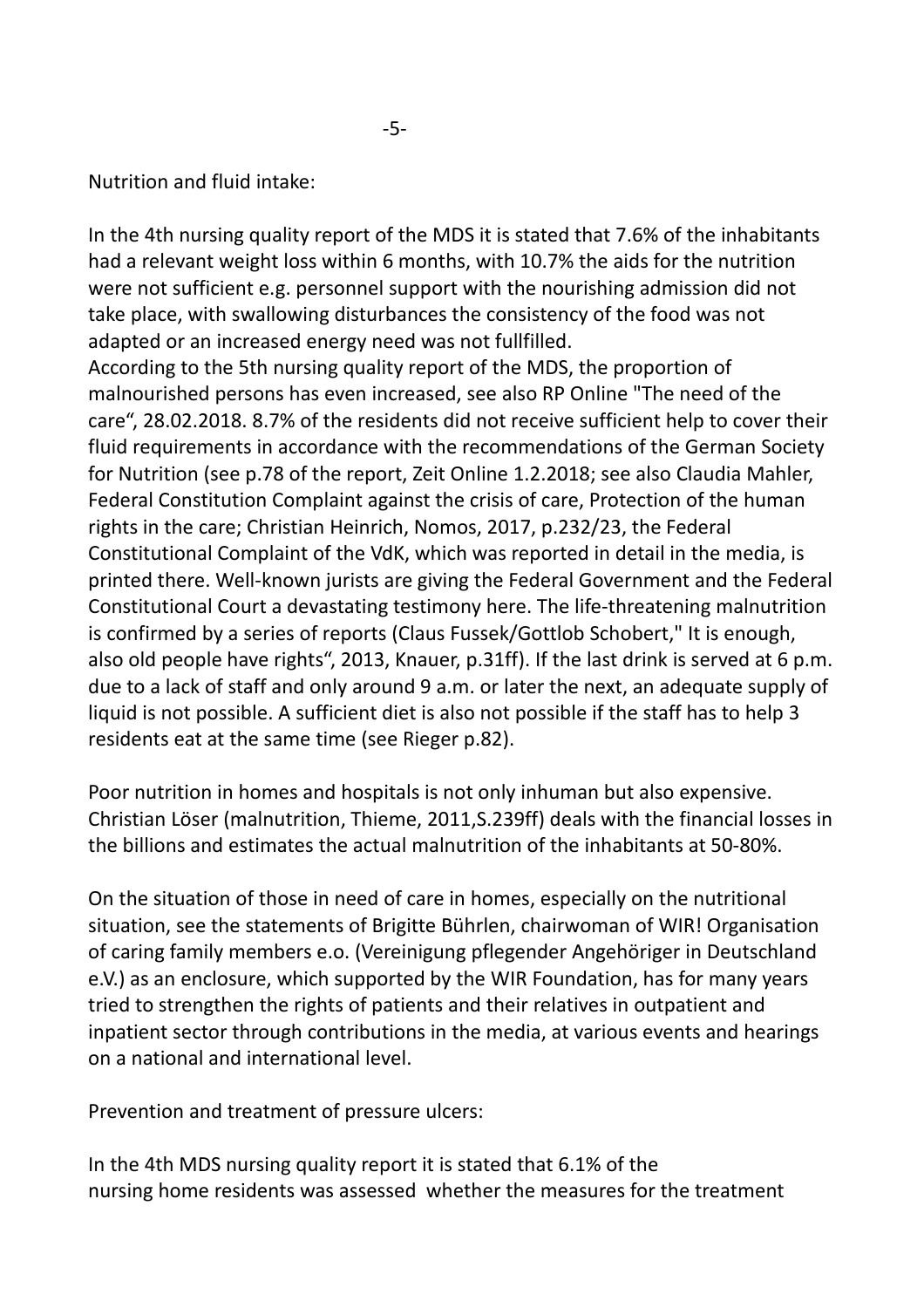of a chronic wound or a decubitus are in line with the current state of knowledge. This was not the case for 21%, for example hygienic standards were not observed in wound care (p.8/9).

According to the 5th quality report even every fourth resident is not properly cared for (see Berliner Morgenpost of 1.2.2018 "Good care works differently, inspectors find many lacks"). Peter Pick, Managing Director of the MDS, also acknowledges the danger of pressure sores for the residents (see Bavarian radio, BR24, 01.02.2018; Zeit online, 1.2.2018).

For a considerable proportion of the residents, no or inadequate storage measures were taken, although the expert standards have been available for many years. This suggests systemic shortcomings (see Constitutional Complaint against the nursing crisis, Claudia Mahler, p.210/211).

The current situation causes endless suffering and unnecessary costs. Several studies for exemple a study conducted by the Institute for Nursing and Health Economics at Bremen University of Applied Sciences (Care Konkret dated 16.07.2010) and the Medical Data Institute GmbH study confirm that many millions of euros could be saved every year if case-related treatment took place and new treatment methods were used.

## Drug treatment:

According to the 4th nursing quality report of the MDS, 13.8% of residents did not handle medication properly. The MDS admits that the handling of drugs is not satisfactory (p.24/25).

In 9.8% of the residents, the documentation did not correspond to the medical instructions, for example, medicines or dosages were incorrectly documented or, if medication was required, it was unclear for which symptoms these should be used (p.24/25). In the 5th quality report, 9.2% of the residents, so approximately 65,000 people, were affected. The chairman of BIVA (Protection alliance for patiens), Manfred Stegger therefore considers 65,000 cases of negligent bodily injury to be fulfilled. (Care Konkret, 09.03.2018, "We need a zero-error culture"). 37.8% had chronic pain, an increase of 5.5% over the 4th Quality Report, Zeit Online, 2.2.2018.

 Again and again substances are found in the blood of residents that were not prescribed by a doctor. 70% of the residents receive psychotropic drugs that are hazardous to health (Bernd Meißnest, head physician at the Klinikum Westfahlen-Lippe, Care Konkret 25.10.2013).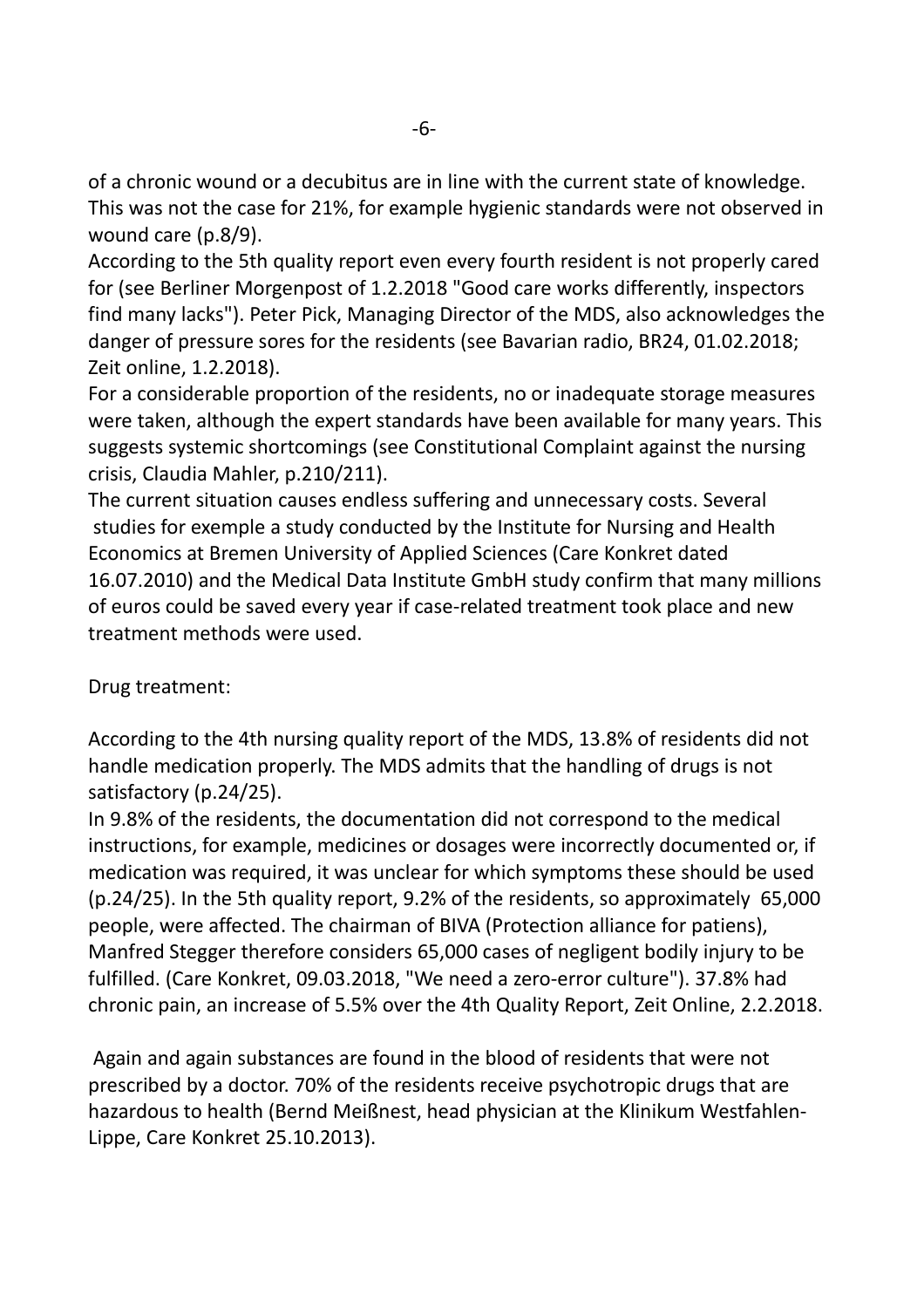Eugen Brysch, Chairman of the German Patient Protection Foundation on 1.02.2013 and 2.1.2018 and Werner Schell, Chairman of the Pro Alliance for Self-protection (Pro-Pflege-Selbsthilfeverbandes) on 7.11.2011 refer in their press releases to the health consequences of the irresponsible psychopharmaca input (tendency to fall, malnutrition, inadequate fluid intake, hospital admissions and the exceptional costs). For years they are present in the media, they do not get tired more qualified care personnel in the mechanisms and the necessary improvements to demand, just like Reinhard Leopold, Home Co-operation independent Self-help Initiative for member and care patient (self-help group and advisory board, Bremen, Selbsthilfegruppe und Beratungsstelle).

Deprivation of liberty measures:

 According to the 5th nursing quality report of the MDS, approximately 5,200 people were missing in homes the consent of the court for measures taken to deprive deprivation of liberty (see Manfred Steeger, BIVA, Care Konkret of 9.03.2018). 8,9% of residents were exposed to measures that deprived their freedom (mechanical fixations through bed belts, fixation belts, structural measures such as closed doors, the giving of psychotropic drugs can also be a measure that deprives freedom, Thüringer Allgemeine, 23.04.2018, "Violence in care often a taboo"). Again and again the Federal Constitutional Court must intervene to prevent unconstitutional deprivation of liberty measures (see the successful constitutional complaint by lawyer Sonja Schlüchter, member of Forum-Pflege-aktuell, BverfG1 B B BvR 2538/10 of 28.0.2010 and 12.01.2011) and Rolf Maschner, hearing before the Federal Constitutional Court, SZ of 31.1.2018, "The rest of freedom"). Although according to the dicision of the Social Court of Freiburg (A.: S 9 SO 5771/II ER), confirmed by the Social Court of Country Baden-Württenberg, Ref.: 2 SO 72/12 EB-B, in the night may not be fixed if a night watch can be ordered, is further fixed, since the necessary forces are not available (see Care Konkret of 13.01.2012, "Nocturnal fixation is taboo"; for the illegal measures restricting freedom in children and young people, see Abendzeitung of 5.08.2016, "Every violation is one too many").

House and visit prohibitions:

Although an expert opinion commissioned by the Federal Ministry for Family Affairs, Women and Youth in 2004 by Prof. Dr. Wolfram Höfling states that home and visiting bans in homes violate Art.13 Basic Law (Protection of the Family), relatives and friends are still excluded if they complain about grievances in an institution (see Münchner Merkur 22.10.2009, "Legal guardians are under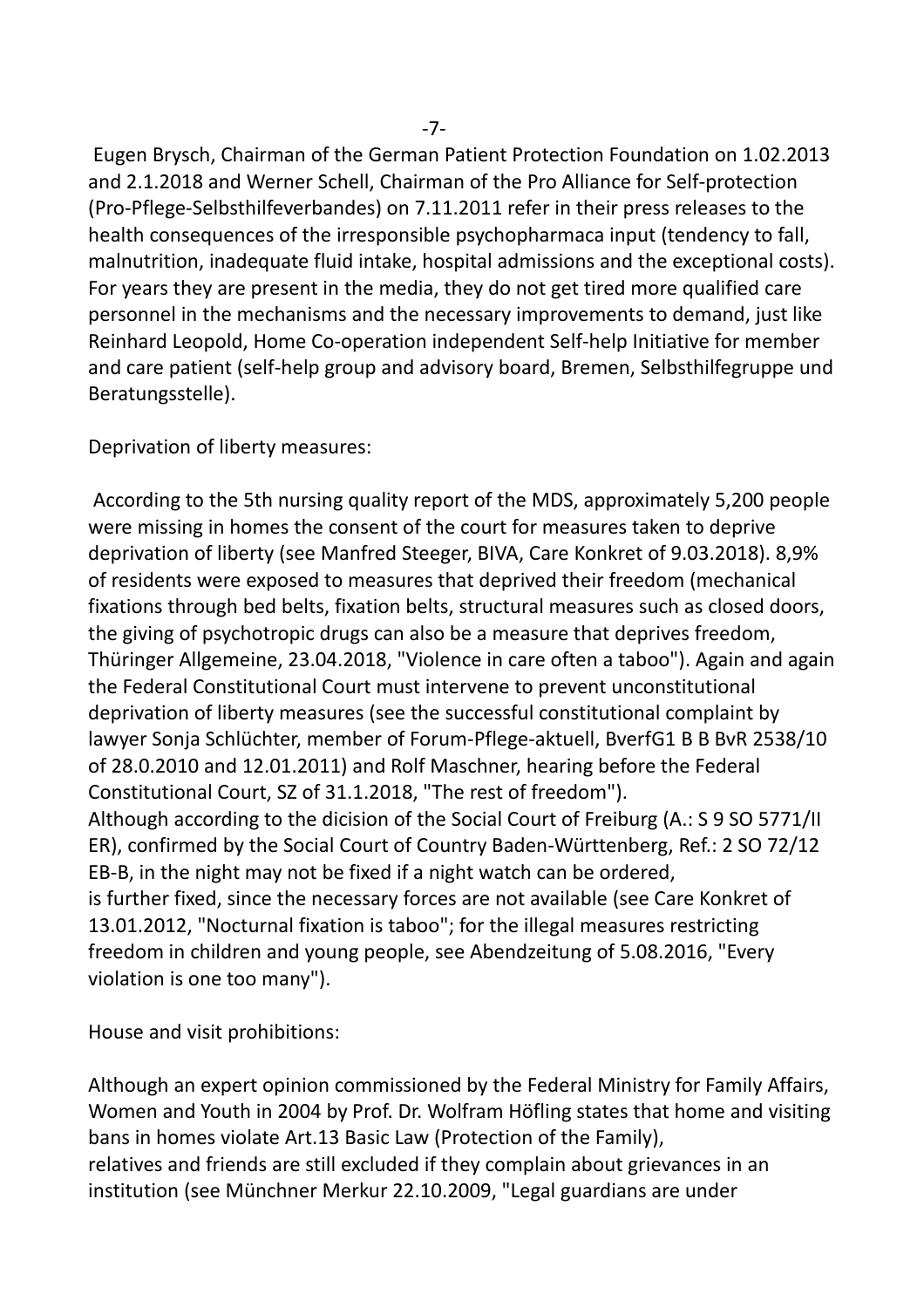pressure"). Here often the right of legal guardianship, which is regulated in the civil code,fails. Legal caregivers, who often provide more then 80 legal guardians, in cooperation with the heads of the institutions, ensure that critics, even if they have justified complaints, are excluded (see Care Konkret 8.12.2017, Statement of the Federal Working Group of the Crisis Telephones (BAG), Rudolf D. Hirsch, Alexander Frey, where a new regulation of the care right is demanded to strengthen the rights of the cared-for; Bavarian television, Kontrovers, 28.6.2017, Bildzeitung, 27.04.18, SZ of 18/19.2.2017, "No admittance, lawyer speaks of isolation torture"; TZ, 8.12. 2016, "Please let me go to my sister!"

 Various organisations and individuals have been pointing out the conditions in nursing homes that violate human rights for years and are urgently calling for improvements:

Transperancy International Germany e.V., the organisation against torture (Antifoltertelle), established on the basis of the Additional Protocol to the United Nations Conventions against Torture and Other Cruel, Inhuman or Degrading Treatment and Punishment, the Union of the Policefederal Association, the Social association VdK, the German Federal Association of the nursing profession (Deutscher Berufsverband der Pflegeberufe,the German Nursing coucil ( Deutsche Pflegerat), the Federal Association of Senior Citizens' Organisations, the Federal Association of Crisis Telephones with spokesman Rolf Hirsch of "To treat insteat to illtreat", Gabriele Tammen-Parr, Berlin, Anke Buhl, Schleswig Holstein, Vereinigung Integrationsförderung, the Forum-care-actuell and others.

All members of the forum-care-aktuel, including Rolf Jorga as spokesman, Dr. Klaus Blumberg (internist and radiologist, advisor to the self-help association for people with medical disabilities), who worked as an expert for the medical service of the statutory health insurance funds and for many years as an advisor in the nursing field, and Alexander Frey have repeatedly made-also in a constitutional complaint (see Münchner Merkur and SZ of 5.6.2016) advices of improvements and pointed out the close links between responsible politicians and home owners (see also Spiegel Online,2.4.2014, "I don't know a good home"; Care Konkret, 24.1.2014). Just like many other critics e.g. the chairman of the Committee for Work and social Affairs in the Bavarian Parliament Joachim Unterländer, one of the few politicians, which uses itself for years for the improvements in the care, Adelheid von Stösser, 1.chairman and foundress of the Care Self-help-association, which emphasizes the human care and Axel Enke e.g. in the newspaper Quality of Life, 3/2014, newspaper of the Kinaestetiks, which collected several thousand signatures because of the bad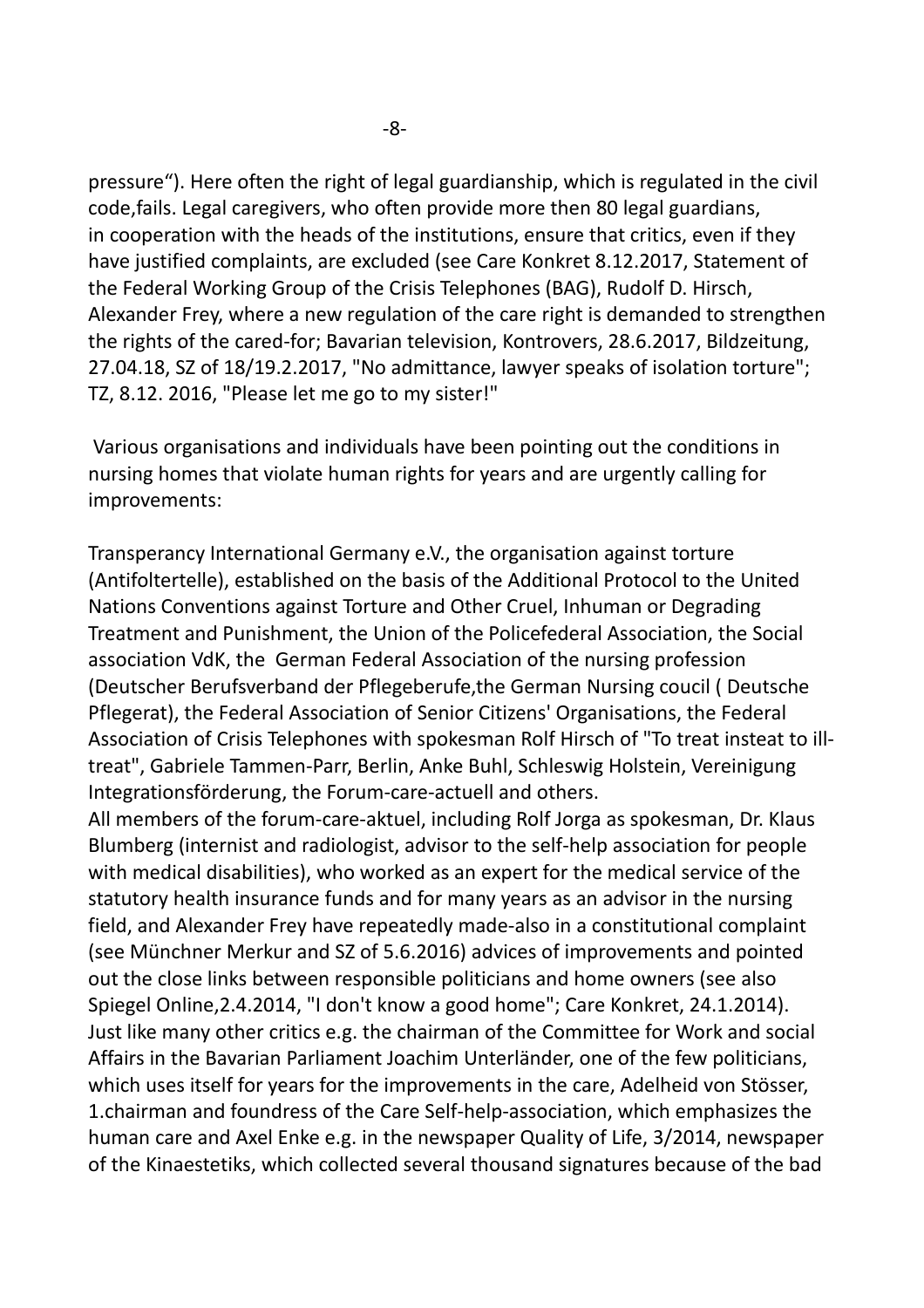states and passed on to responsible persons. In a letter dated 26 January 2016, the Office of the Federal President (0713-45103-58-1-12) confirmed to him that the responsible persons had to improve the quality in the nursing homes.

After determining the concrete need for care of a resident, sufficient appropriately paid personnel (specialist personnel 70%, 30% auxiliary personnel, care keys of 1:1.8) must actually be present.

The staff must be obliged to enter the services with a barcode in order to see who has actually performed which services.

It must be completely checked whether the money paid by the payers was actually spent on the personnel specified by the homes (see Care Konkret, 18.5.2018, Gernot Kiefer, Chairman of the Central Association of Statutory Health Insurance Companies, demands lower returns for nursing homes, as does Sylvia Bühler of the Verdi Federal Association of United Services Unions; Manfred Sack, Weser Kurier,13.1.2018).

Quality standards, e.g. for decubitus and fall prophylaxis, must be specified in such a way that they offer effective protection in court (TZ of 24.2.2017). The facility must have an independent doctor; the controls, which are helpless in cases of abuses, and almost always give top marks (see SZ 26.08.2013; Bertelsmann Stiftung proposes new criteria for evaluation, 28.7.2017, medscape.de) must be made significantly more effective, e.g. forensic examinations for every resident after his death. Home and family councils must be strengthened, public prosecutors specially trained for nursing problems, nursing chambers (see letter to the editor Sonja Schlüchter of 31.1.2011 in SZ; Care Konkret 25.8.2017), ombudsmen and ombudswomen and independent complaints offices must be set up. The home contracts must be disclosed to everyone (see test 6/2018, "Insight undesirable, most homes prefer to keep the small print under lock and key").

In the event of serious abuses, staff must be allowed to go to supervisory authorities and the press (so-called "whistleblowing") if the situation is not improved. The European Court of Human Rights makes clear-after going throuh the proper channelthat the residents can no longer represent themselves and that, under certain conditions, personnel must therefore be entitled to make the grievances public (the Federal Constitutional Court had rejected the complaint without giving reasons!), Heinisch./.BRD, 21.07.2011, 28274/08.

In a letter dated 11 November 2010 to the Bavarian State Ministry of Labour and Social Affairs, Rolf Jorga summarised the necessary improvements (see also Münchner Merkur, 17 May 2010, "More nursing staff are needed"). He repeatedly refers to the lack of controls on the funds paid to the homes by the funding agencies.